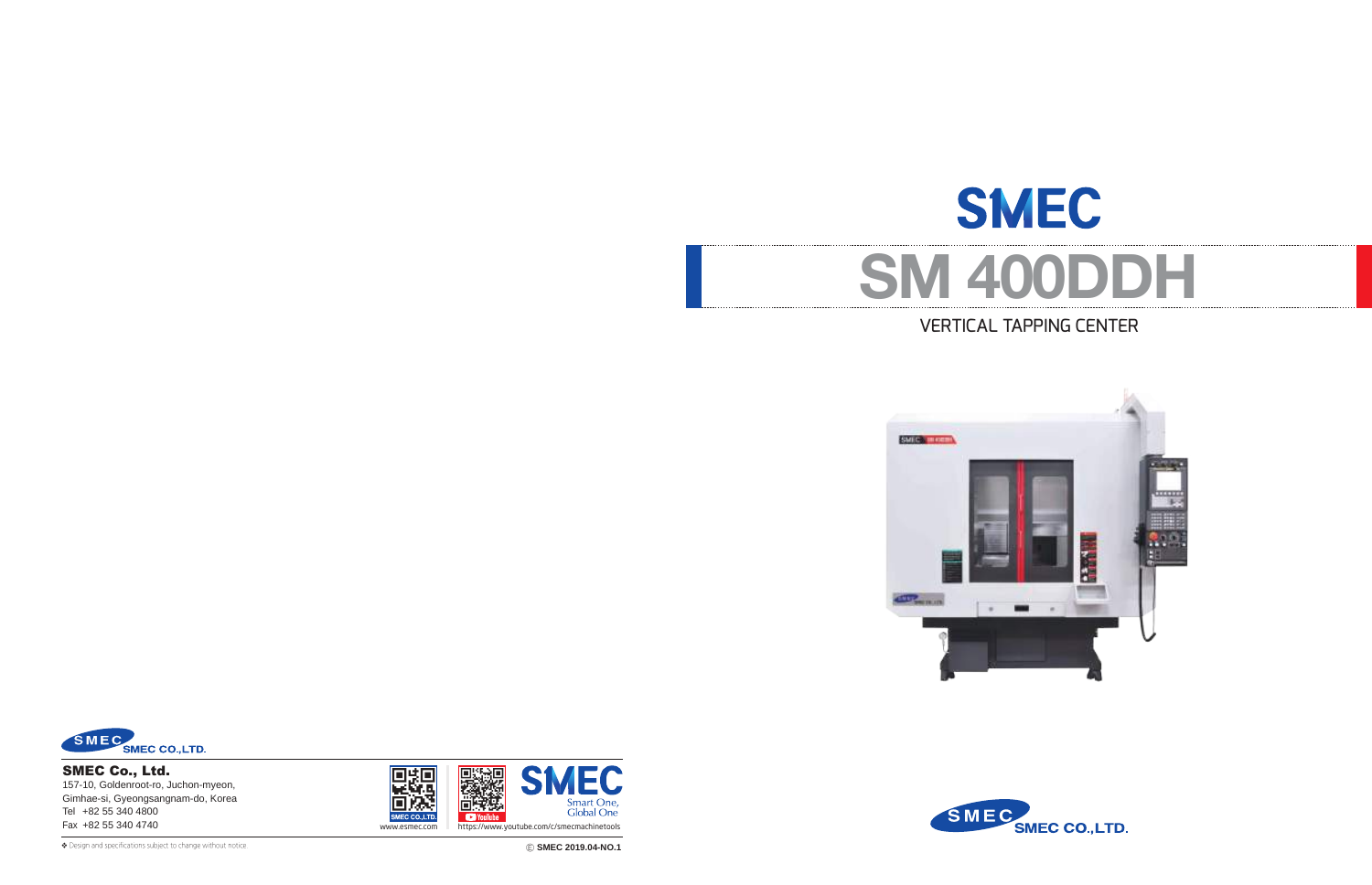Ideal for mass production of automotive parts, IT parts and mold machining. Newest champion in vertical tapping centers Futuristic vertical machining center with advanced technology in a compact design

## Great Productivity, Vertical Tapping Center





≅







and optimized bearing pre-loaded settings that increase rigidity, counter temperature increase during operation and extend bearing life.

The increased diameter enhanced the rigidity and ATC repeatability while improving tool life by preventing Z-axis displacement during high speed machining.

### Before Clamping

After Clamping

The standard rigid tapping function significantly increases productivity with fast, precise

Also, with its superb machining accuracy, it extends tapping tool lifetime. Triple Speed Return during reverse motion significantly reduces machining time.

### **2-face tool locking system offered (STD)**

The dual contact against the spindle surface and taper surface reduces vibration while enabling high precision, high speed machining.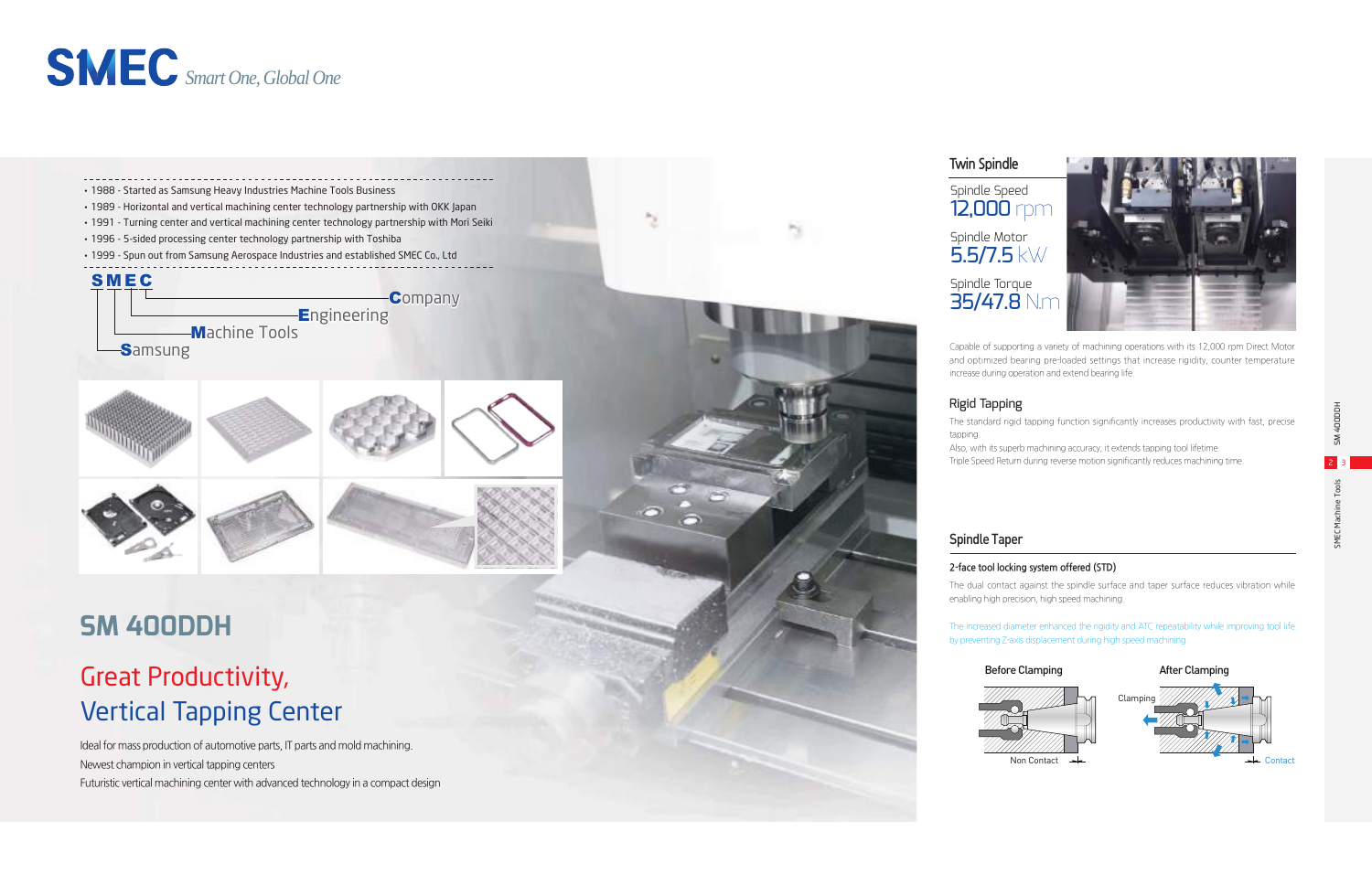

### Roller type LM guide way

The use of LM Guides with superb responsiveness increased rapid traverse speeds and reduced noncutting time while minimizing noise during travel.

- 
- Much better durability comparing with Roller LM Guide to realize precision moving and longer life time

### Servo Motor

- There is no intermediate channel to transmit power
- Minimize back lash during axis moving
- Strengthen speed, rigidity, durability

Travel precision was improved by directly connecting the ballscrew with high reliability digital servo motors

for each axis.

- but using coupling
- 

### Ball Screw

The ballscrews were anchored on both ends using 4 rows of Angular Thrust Bearings with pre-tension to prevent thermal expansion due to the increased temperature of the ballscrew during operation and backlash.

In addition, the ballscrews are directly coupled to the servo motor to enable precise axis

travel.



### Table



The wide table work surface and completely enclosed slide way structure keeps chips and coolant out of the guideways.



### **ATC & Magazine**

The standard unit has a 20 tool turret-type magazine. While the twin-arm type offers fast tool changes of 1.4 second, minimizing the amount of non-cutting time.

### **Tool to Tool : 1.4sec(60Hz)**

### the most advanced mechanism of high-speed technology



# High-speed tool changer being driven by enhanced technologies



### **Spindle Power & Torque Diagram**





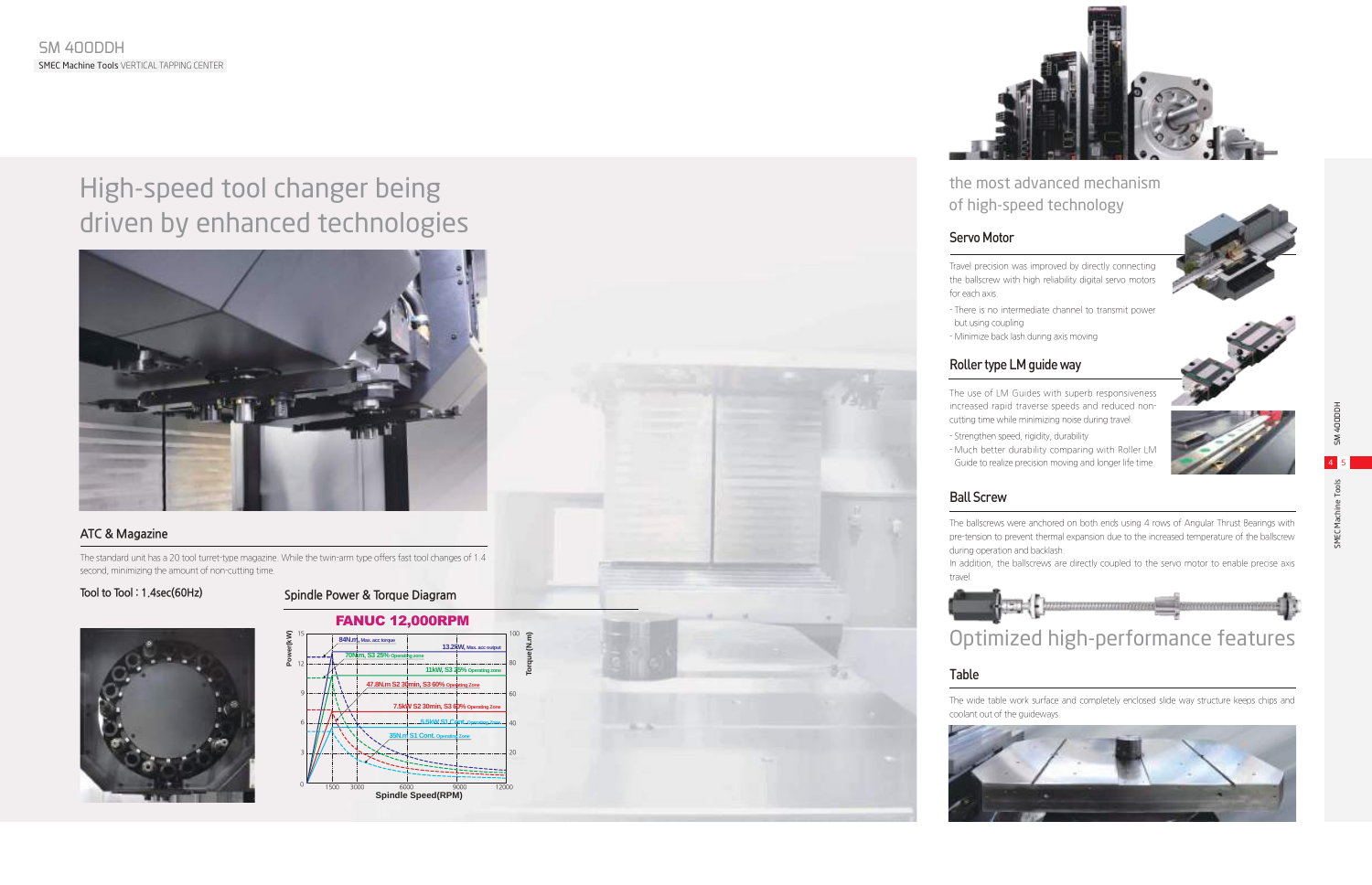### **Centralized Utility Alcove**

Operation status of lubrication, air supply, etc. can easily be checked.

Z-Axis 350 mm



X-Axis 400 mm Y-Axis 400 mm

### **High rigidity & function C type machine structure**

- Using High rigidity Roller LM Guide for all axis - Enable to fast and stable moving

- Optimal design through structural analysis enhance durability.







### **Centralized Operation Panel**

Swivel operation panel with 90 degree for convenient operation and work access Wide alarm message of all kinds of errors to support user's convenience

### **Perfect and Fast Chip Discharge**

Chips discharged onto the top of table are smoothly moved into chip pan by high

### **Automatic Lubrication Dispenser**

Automatic lubrication dispenser that reliably dispenses the required amount of lubrication to the required travel axes. Lubrication is only dispensed when the travel axes is in operation, reducing the amount of lubrication that is consumed.

When there is problem on lubrication line it shows warning message on a screen and stop the machine for users safety operation.

HOODDA WS







### **High efficiency Spindle Head Cooling System**

For long-term continuous highspeed operation, a coolant system may be installed to maintain room temperature. The coolant system circulates coolant oil around the spindle bearings to prevent thermal expansion due to the spindle temperature, ensuring high precision machining. (12K : Option)







※ Chip conveyor position is selectable among direction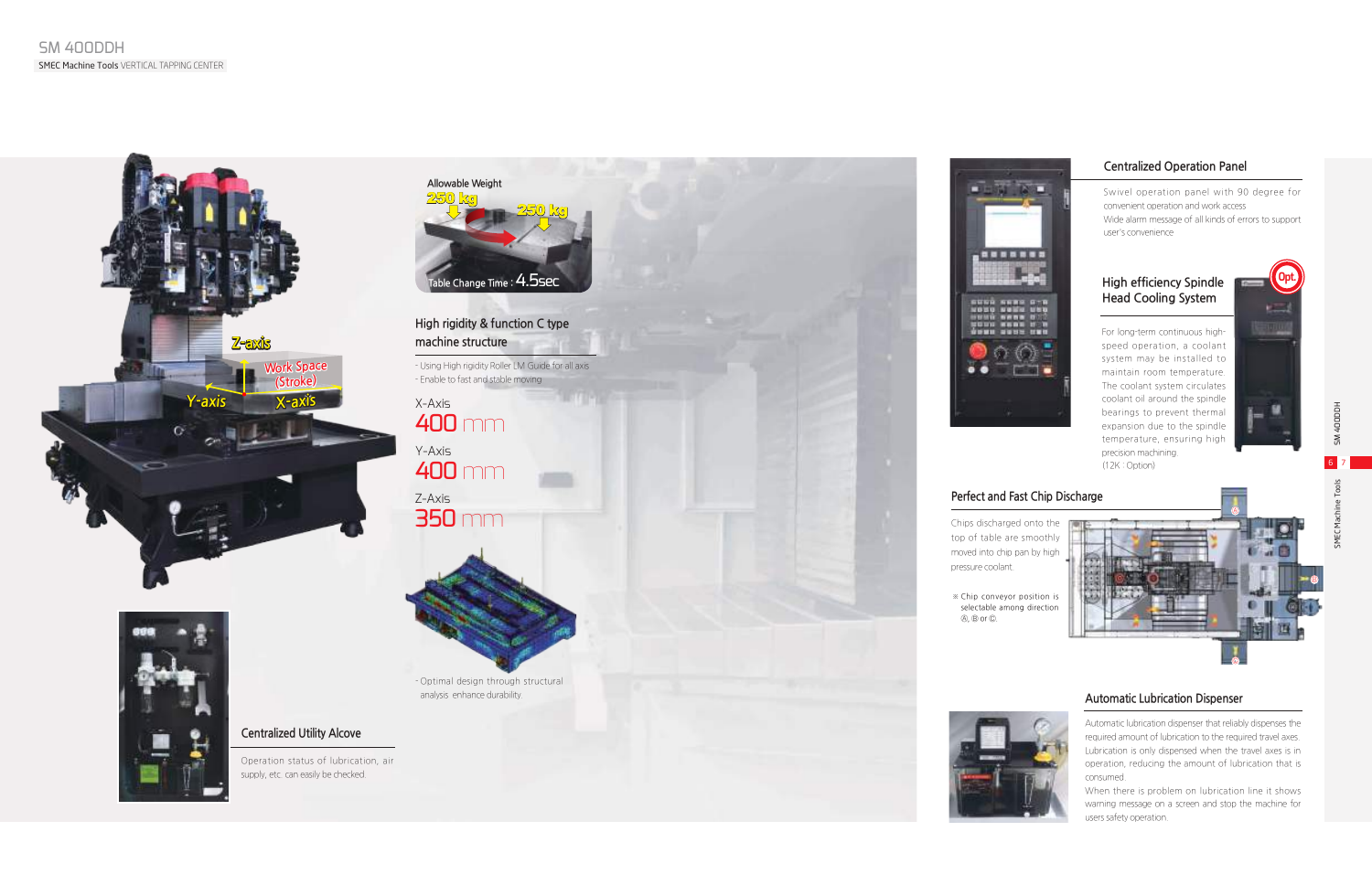

SMEC Machine Tools SM 400DDH





### **Main spindle cooling method**









**1HEAD Z axis off set**



**2HEAD Z axis off set**

### - Enable to simultaneous machining by dual head - Working by Z and W axis which is different from other brand (Possible for off set machining)

- After OP10 finishing with one axis it can move OP20(Possible for 2 step machining in one machine)